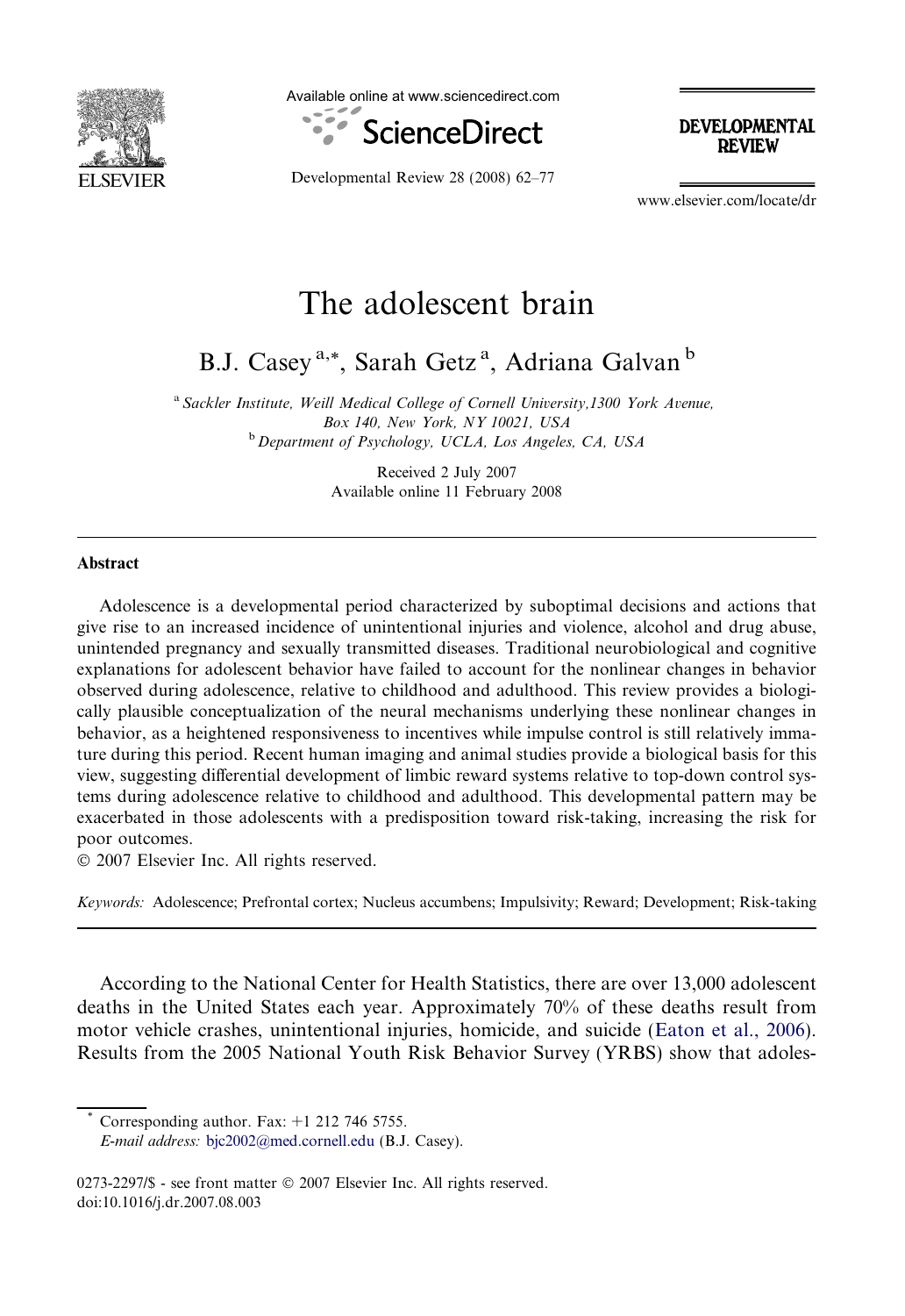cents engage in behaviors that increase their likelihood of death or illness by driving a vehicle after drinking or without a seat belt, carrying weapons, using illegal substances, and engaging in unprotected sex resulting in unintended pregnancies and STDs, including HIV infection [\(Eaton et al., 2006\)](#page-13-0). These statistics underscore the significance of understanding risky choices and actions in adolescents.

A number of cognitive and neurobiological hypotheses have been postulated for why adolescents engage in suboptimal choice behavior. In a recent review of the literature on human adolescent brain development, [Yurgelun-Todd \(2007\)](#page-15-0) suggests that cognitive development through the adolescent years is associated with progressively greater efficiency of cognitive control capacities. This efficiency is described as dependent on maturation of the prefrontal cortex as evidenced by increased activity within focal prefrontal regions ([Rubia et al., 2000; Tamm, Menon, & Reiss, 2002](#page-14-0)) and diminished activity in irrelevant brain regions [\(Brown et al., 2005; Durston et al., 2006](#page-12-0)).

This general pattern, of improved cognitive control with maturation of the prefrontal cortex, suggests a linear increase in development from childhood to adulthood. Yet suboptimal choices and actions observed during adolescence represent a nonlinear change in behavior that can be distinguished from childhood and adulthood, as evidenced by the National Center for Health Statistics on adolescent behavior and mortality. If cognitive control and an immature prefrontal cortex were the basis for suboptimal choice behavior, then children should look remarkably similar or even worse than adolescents, given their less developed prefrontal cortex and cognitive abilities. Thus, immature prefrontal function alone, cannot account for adolescent behavior.

An accurate conceptualization of cognitive and neurobiological changes during adolescence must treat adolescence as a transitional developmental period ([Spear, 2000\)](#page-15-0), rather than a single snapshot in time ([Casey, Tottenham, Liston, & Durston, 2005\)](#page-12-0). In other words, to understand this developmental period, transitions into and out of adolescence are necessary for distinguishing distinct attributes of this stage of development. Establishing developmental trajectories for cognitive and neural processes is essential in characterizing these transitions and constraining interpretations about changes in behavior during this period. On a cognitive or behavioral level, adolescents are characterized as impulsive (i.e., lacking cognitive control) and risk-taking with these constructs used synonymously and without appreciation for distinct developmental trajectories of each. On a neurobiological level, human imaging and animal studies suggest distinct neurobiological bases and developmental trajectories for the neural systems that underlie these separate constructs of impulse control and risky decisions.

We have developed a neurobiological model of adolescent development within this framework that builds on rodent models [\(Laviola, Adriani, Terranova, & Gerra, 1999;](#page-14-0) [Spear, 2000](#page-14-0)) and recent imaging studies of adolescence [\(Ernst et al., 2005; Galvan, Hare,](#page-13-0) [Voss, Glover, & Casey, 2007; Galvan et al., 2006\)](#page-13-0). [Fig. 1](#page-2-0) below depicts this model. On the left is the traditional characterization of adolescence as related almost exclusively to the immaturity of the prefrontal cortex. On the right is our proposed neurobiological model that illustrates how limbic subcortical and prefrontal top-down control regions must be considered together. The cartoon illustrates different developmental trajectories for these systems, with limbic systems developing earlier than prefrontal control regions. According to this model, the individual is biased more by functionally mature limbic regions during adolescence (i.e., imbalance of limbic relative to prefrontal control), compared to children, for whom these systems (i.e., limbic and prefrontal) are both still developing; and com-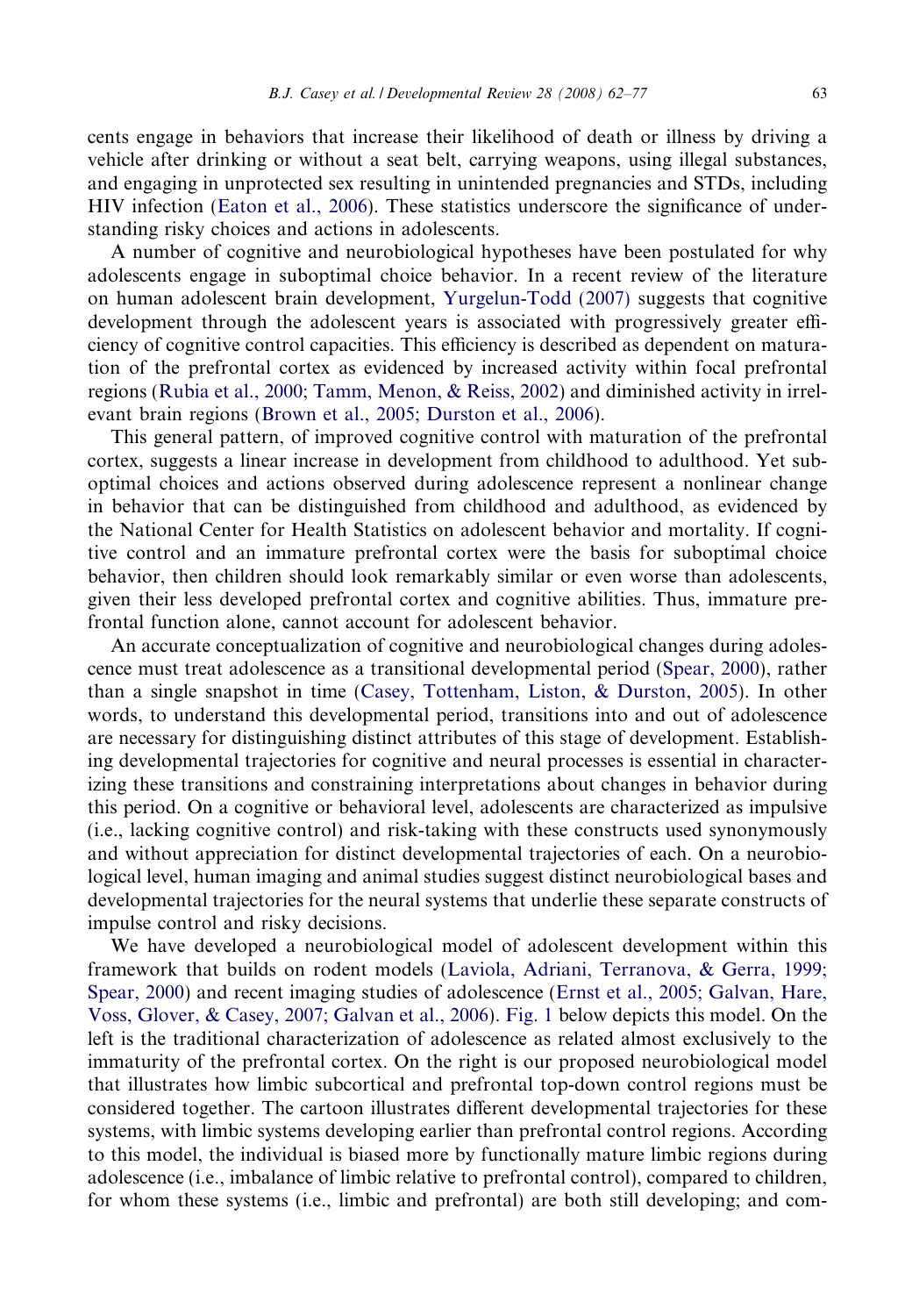<span id="page-2-0"></span>

Fig. 1. The traditional explanation of adolescent behavior has been suggested to be due to the protracted development of the prefrontal cortex (A). Our model takes into consideration the development of the prefrontal cortex together with subcortical limbic regions (e.g., nucleus accumbens) that have been implicated in risky choices and actions (B).

pared to adults, for whom these systems are fully mature. This perspective provides a basis for nonlinear shifts in behavior across development, due to earlier maturation of this limbic relative to less mature top-down prefrontal control region. With development and experience, the functional connectivity between these regions provides a mechanism for top-down control of these regions [\(Hare, Voss, Glover, & Casey, 2007a\)](#page-13-0). Further, the model reconciles the contradiction of health statistics of risky behavior during adolescence, with the astute observation by [Reyna and Farley \(2006\)](#page-14-0) that adolescents are able to reason and understand risks of behaviors in which they engage. According to our model, in emotionally salient situations, the limbic system will win over control systems given its maturity relative to the prefrontal control system. Evidence from behavioral and human imaging studies to support this model are provided in the context of actions in rewarding and emotional contexts [\(Galvan et al., 2006, 2007; Hare, Voss, Glover, &](#page-13-0) [Casey, 2007b; Hare et al., 2007a](#page-13-0)). In addition, we speculate on why the brain may develop in this way and why some teenagers may be at greater risk for making suboptimal decisions leading to poorer long-term outcomes [\(Galvan et al., 2007; Hare et al., 2007b\)](#page-13-0).

#### Development of goal-directed behavior

A cornerstone of cognitive development is the ability to suppress inappropriate thoughts and actions in favor of goal-directed ones, especially in the presence of compelling incentives [\(Casey, Galvan, & Hare, 2005; Casey et al., 2000b; Casey, Thomas, David](#page-12-0)[son, Kunz, & Franzen, 2002a; Casey, Tottenham, & Fossella, 2002b](#page-12-0)). A number of classic developmental studies have shown that this ability develops throughout childhood and adolescence ([Case, 1972;](#page-12-0) [Flavell, Feach, & Chinsky, 1966; Keating & Bobbitt, 1978; Pasc](#page-13-0)[ual-Leone, 1970](#page-13-0)). Several theorists have argued that cognitive development is due to increases in processing speed and efficiency and not due to an increase in mental capacity (e.g., [Bjorkland, 1985; Bjorkland, 1987; Case, 1985](#page-12-0)). Other theorists have included the construct of ''inhibitory" processes in their account of cognitive development ([Harnishfe](#page-13-0)[ger & Bjorkland, 1993\)](#page-13-0). According to this account, immature cognition is characterized by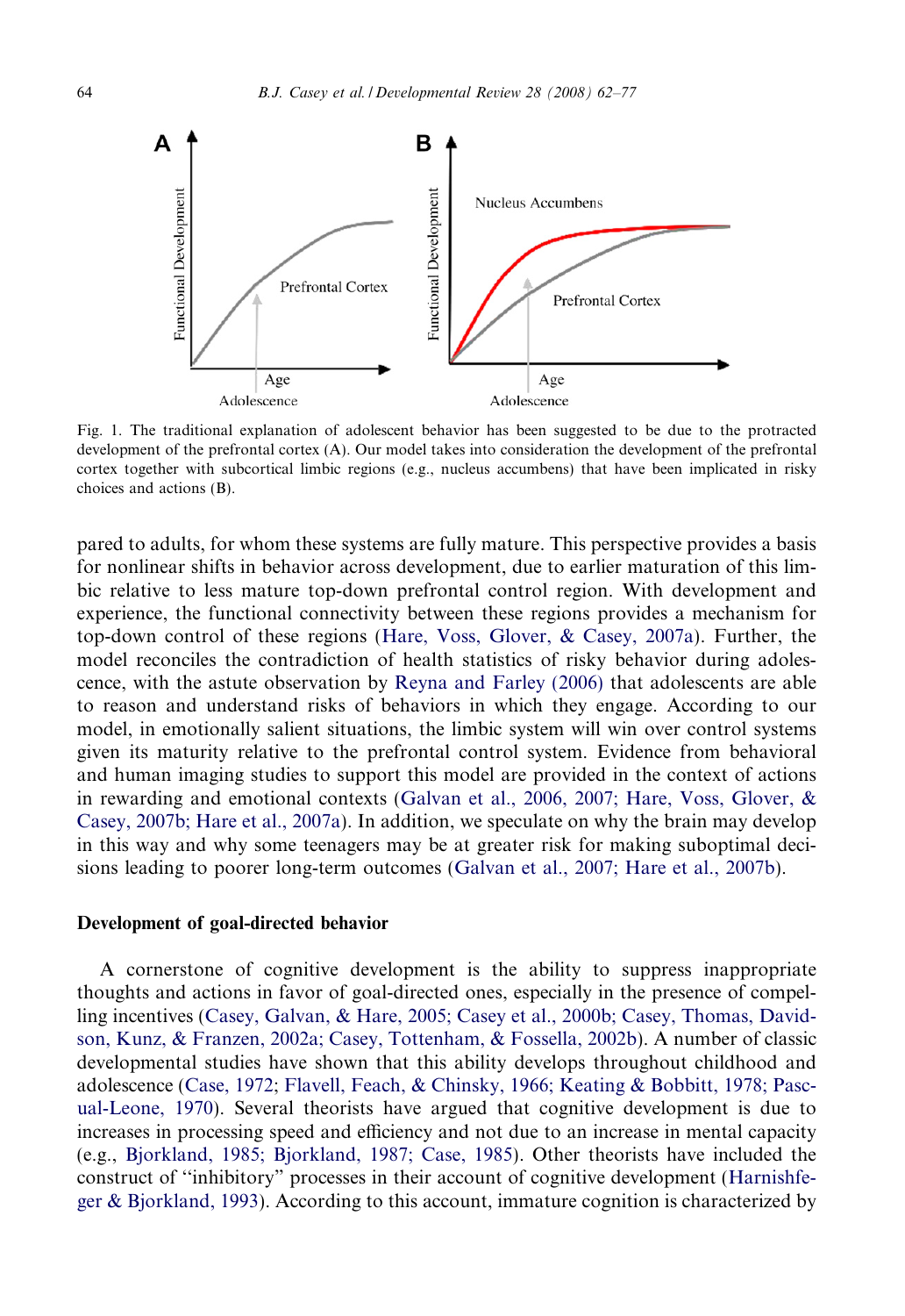susceptibility to interference from competing sources that must be suppressed (e.g., [Brain](#page-12-0)[erd & Reyna, 1993; Casey, Thomas, Davidson, Kunz, & Franzen, 2002a; Dempster, 1993;](#page-12-0) [Diamond, 1985; Munakata & Yerys, 2001\)](#page-12-0). Thus goal-directed behavior requires the control of impulses or delay of gratification for optimization of outcomes and this ability appears to mature across childhood and adolescence.

Adolescent behavior has been described as impulsive and risky, almost synonymously, yet these constructs rely on different cognitive and neural processes, that suggest distinct constructs with different developmental trajectories. Specifically, a review of the literature suggests that impulsivity diminishes with age across childhood and adolescence ([Casey](#page-12-0) [et al., 2002a; Casey, Galvan et al., 2005; Galvan et al., 2007](#page-12-0)) and is associated with protracted development of the prefrontal cortex [\(Casey, Galvan et al., 2005](#page-12-0)), although there are differences in the degree to which a given individual is impulsive or not, regardless of age.

In contrast, to impulse/cognitive control, risk-taking appears to increase during adolescence relative to childhood and adulthood and is associated with subcortical systems known to be involved in evaluation of rewards. Human imaging studies that will be reviewed, suggest an increase in subcortical activation (e.g., accumbens) when making risky choices ([Kuhnen & Knutson, 2005; Matthews & et al., 2004; Montague & Berns,](#page-13-0) [2002](#page-13-0)) that is exaggerated in adolescents, relative to children and adults [\(Ernst et al.,](#page-13-0) [2005; Galvan et al., 2006\)](#page-13-0). These findings suggest different trajectories for reward- or incentive-based behavior, with earlier development of these systems relative to control systems that show a protracted and linear developmental course, in terms of overriding inappropriate choices and actions in favor of goal-directed ones.

#### Evidence from neuroimaging studies of human brain development

Recent investigations of adolescent brain development have been based on advances in neuroimaging methodologies that can be easily used with developing human populations. These methods rely on magnetic resonance imaging (MRI) methods (see Fig. 2) and include: structural MRI, which is used to measure the size and shape of structures; functional MRI which is used to measure patterns of brain activity; and diffusion tensor imaging (DTI) which is used to index connectivity of white matter fiber tracts. Evidence for our



Fig. 2. The most common magnetic resonance methods used in the study of human development and are illustrated above. Structural magnetic resonance imaging (MRI) to produce structural images of the brain useful for anatomical and morphometric studies (A), diffusion tensor imaging (DTI) measures myelination and directionality of fiber tracts between anatomical structures (B), and functional MRI (fMRI) measures patterns of brain activity within those structures (C). Adapted from [Casey, Galvan et al., 2005; Casey, Tottenham et al.,](#page-12-0) [2005](#page-12-0).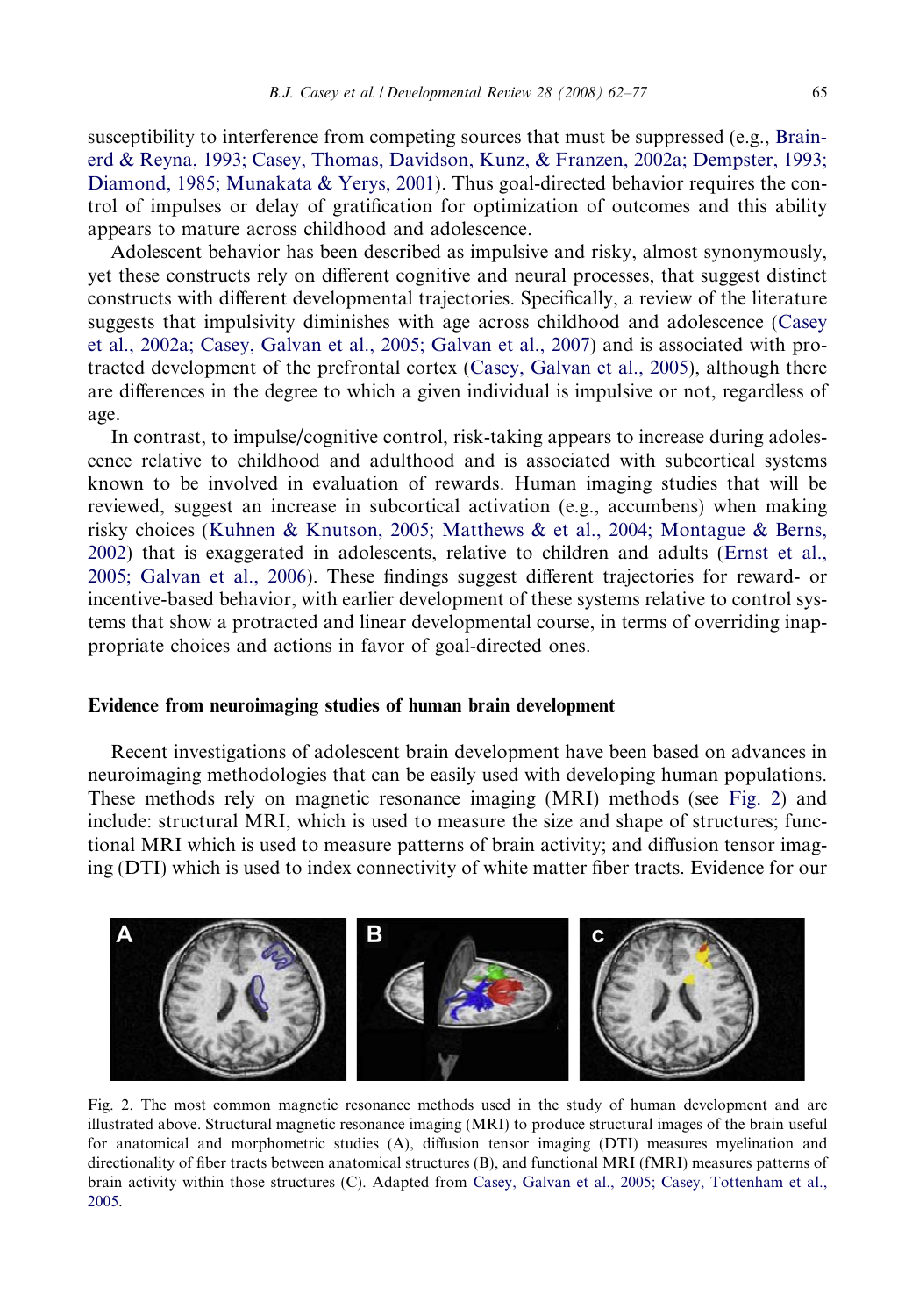developmental model of competition between cortical and subcortical regions is supported by immature structural and functional connectivity as measured by DTI and fMRI, respectively.

## MRI studies of human brain development

Several studies have used structural MRI to map the anatomical course of normal brain development (see review by [Durston et al., 2001\)](#page-13-0). Although total brain size is approximately 90% of its adult size by age six, the gray and white matter subcomponents of the brain continue to undergo dynamic changes throughout adolescence. Data from recent longitudinal MRI studies indicate that gray matter volume has an inverted U-shape pattern, with greater regional variation than white matter ([Giedd, 2004; Gogtay et al., 2004;](#page-13-0) [Sowell et al, 2003](#page-13-0); Sowell, Thompson, & Toga, 2004). In general, regions subserving primary functions, such as motor and sensory systems, mature earliest; higher-order association areas, which integrate these primary functions, mature later [\(Gogtay et al., 2004;](#page-13-0) [Sowell, Thompson, & Toga, 2004](#page-13-0)). For example, studies using MRI-based measures show that cortical gray matter loss occurs earliest in the primary sensorimotor areas and latest in the dorsolateral prefrontal and lateral temporal cortices ([Gogtay et al., 2004\)](#page-13-0). This pattern is consistent with nonhuman primate and human postmortem studies showing that the prefrontal cortex is one of the last brain regions to mature [\(Bourgeois, Goldman-Rakic,](#page-12-0) [& Rakic, 1994; Huttenlocher, 1979](#page-12-0)). In contrast to gray matter, white matter volume increases in a roughly linear pattern, increasing throughout development well into adulthood ([Gogtay et al., 2004](#page-13-0)). These changes presumably reflect ongoing myelination of axons by oligodendrocytes enhancing neuronal conduction and communication.

Although less attention has been given to subcortical regions when examining structural changes, some of the largest changes in the brain across development are seen in these regions, particular in the basal ganglia ([Sowell et al., 1999,](#page-15-0) see Fig. 3) and especially in males [\(Giedd et al., 1996\)](#page-13-0). Developmental changes in structural volume within basal gan-



Subcortical regions (e.g nucleus accumbens)

Fig. 3. Illustration of the brain regions showing the greatest structural changes over early and late adolescence (from [Sowell et al., 1999](#page-15-0)).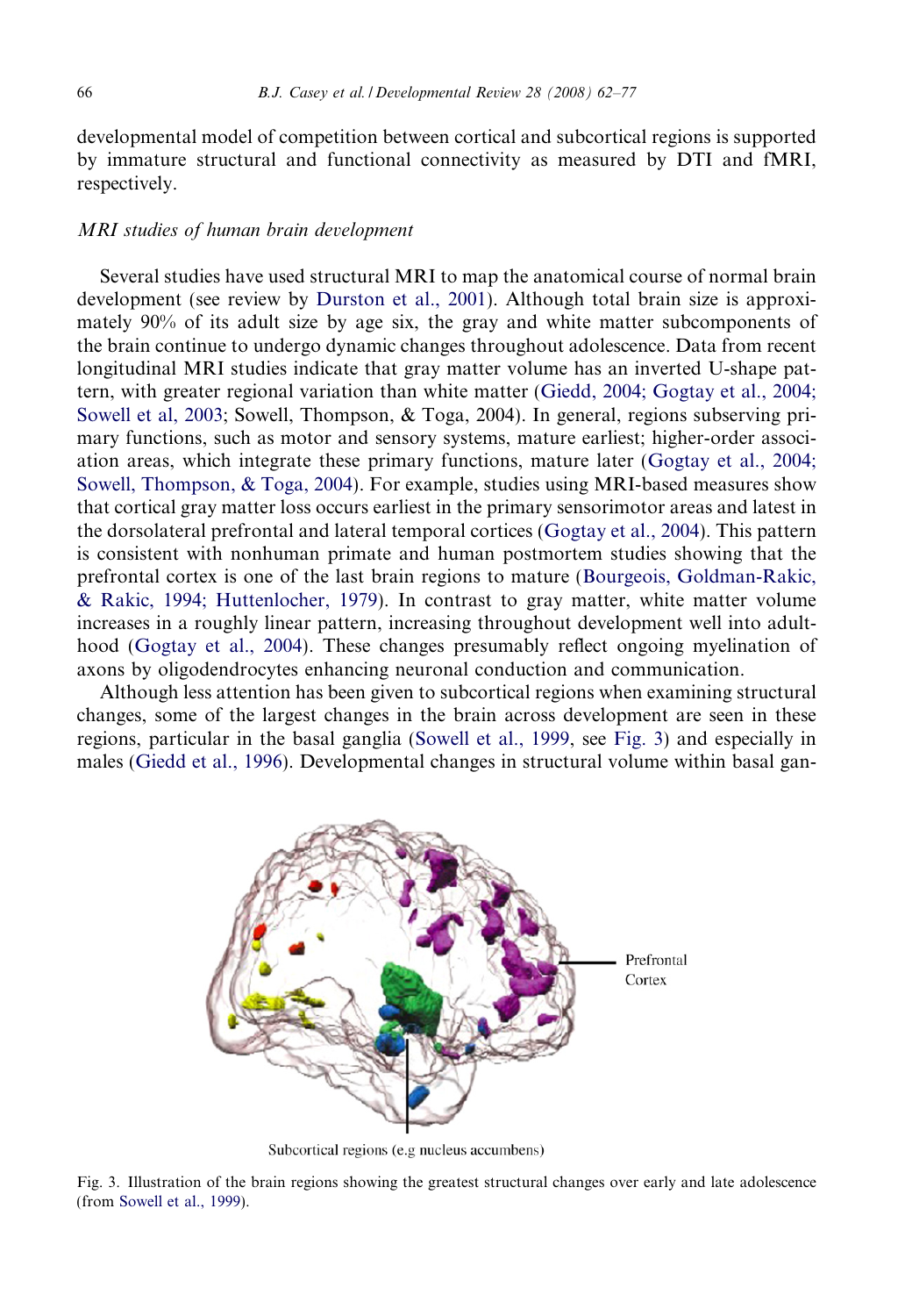glia and prefrontal regions are interesting in light of known developmental processes (e.g., dendritic arborization, cell death, synaptic pruning, myelination) that are occurring during childhood and adolescence. These processes allow for fine tuning and strengthening of connections between prefrontal and subcortical regions with development and learning that may coincide with greater cognitive control. How do these structural changes relate to cognitive changes? A number of studies have related frontal lobe structural maturation and cognitive function using neuropsychological and cognitive measures (e.g., [Sowell](#page-14-0) [et al., 2003](#page-14-0)). Specifically, associations have been reported between MRI-based prefrontal cortical and basal ganglia regional volumes and measures of cognitive control (i.e., ability to override an inappropriate response in favor of another or to suppress attention toward irrelevant stimulus attribute in favor of relevant stimulus attribute ([Casey, Trainor et al.,](#page-12-0) [1997](#page-12-0)). These findings suggest that cognitive changes are reflected in structural brain changes and underscore the importance of subcortical (basal ganglia) as well as cortical (e.g., prefrontal cortex) development.

#### DTI studies of human brain development

The MRI-based morphometry studies reviewed suggest that cortical connections are being fine-tuned with the elimination of an overabundance of synapses and strengthening of relevant connections with development and experience. Recent advances in MRI technology, like DTI provide a potential tool for examining the role of specific white matter tracts to the development of the brain and behavior with greater detail. Relevant to this paper are the neuroimaging studies that have linked the development of fiber tracts with improvements in cognitive ability. Specifically, associations between DTI-based measures of prefrontal white matter development and cognitive control in children have been shown. In one study, development of this capacity was positively correlated with prefrontal-parietal fiber tracts ([Nagy, Westerberg, & Klingberg, 2004\)](#page-14-0) consistent with functional neuroimaging studies showing differential recruitment of these regions in children relative to adults.

Using a similar approach, [Liston et al. \(2005\)](#page-14-0) have shown that white matter tracts between prefrontal-basal ganglia and -posterior fiber tracts continue to develop across childhood into adulthood, but only those tracts between the prefrontal cortex and basal ganglia are correlated with impulse control, as measured by performance on a go/nogo task. The prefrontal fiber tracts were defined by regions of interests identified in a fMRI study using the same task. Across both developmental DTI studies, fiber tract measures were correlated with development, but specificity of particular fiber tracts with cognitive performance were shown by dissociating the particular tract [\(Liston et al., 2005](#page-14-0)) or cognitive ability ([Nagy et al., 2004\)](#page-14-0). These findings underscore the importance of examining not only regional, but circuitry related changes when making claims about age-dependent changes in neural substrates of cognitive development.

#### Functional MRI studies of behavioral and brain development

Although structural changes measured by MRI and DTI have been associated with behavioral changes during development, a more direct approach for examining structure–function association is to measure changes in the brain and behavior simultaneously, as with fMRI. The ability to measure functional changes in the developing brain with MRI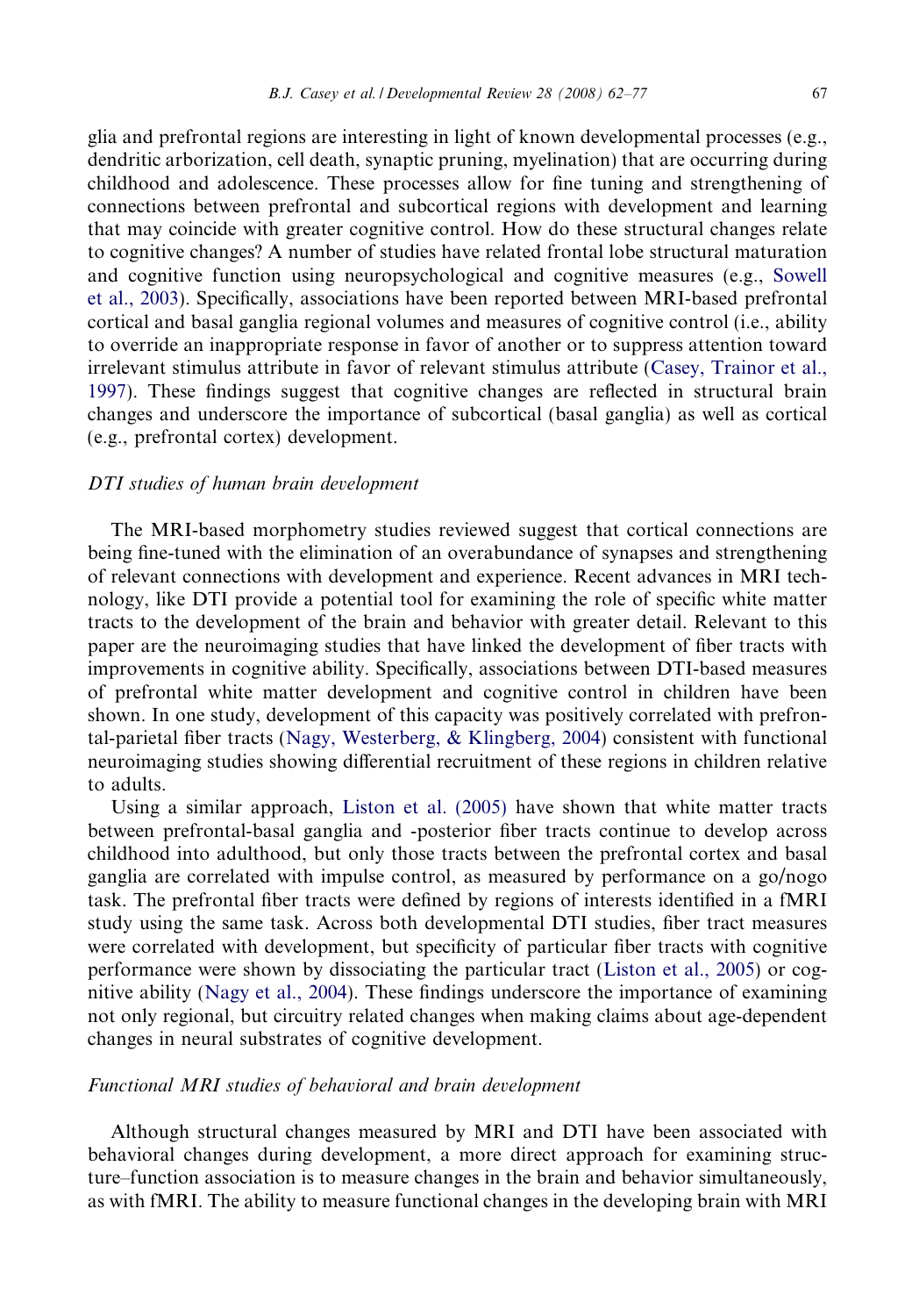has significant potential for the field of developmental science. In the context of the current paper, fMRI provides a means for constraining interpretations of adolescent behavior. As stated previously, the development of the prefrontal cortex is believed to play an important role in the maturation of higher cognitive abilities such as decision-making and cognitive control ([Casey, Tottenham, & Fossella 2002b; Casey, Trainor et al., 1997](#page-12-0)). Many paradigms have been used, together with fMRI, to assess the neurobiological basis of these abilities, including flanker, Stroop and go/nogo tasks [\(Casey, Castellanos et al., 1997;](#page-12-0) [Casey, Giedd, & Thomas, 2000a; Durston et al., 2003](#page-12-0)). Collectively, these studies show that children recruit distinct but often larger, more diffuse prefrontal regions when performing these tasks than do adults. The pattern of activity within brain regions central to task performance (i.e., that correlate with cognitive performance) become more focal or fine-tuned with age, while regions not correlated with task performance diminish in activity with age. This pattern has been observed across both cross-sectional ([Brown](#page-12-0) [et al., 2005](#page-12-0)) and longitudinal studies [\(Durston et al., 2006\)](#page-12-0) and across a variety of paradigms. Although neuroimaging studies cannot definitively characterize the mechanism of such developmental changes (e.g., dendritic arborization, synaptic pruning) the findings reflect development within, and refinement of, projections to and from, activated brain regions with maturation and suggest that these changes occur over a protracted period of time ([Brown et al., 2005; Bunge, Dudukovic, Thomason, Vaidya, & Gabrieli, 2002;](#page-12-0) [Casey, Trainor et al., 1997; Casey et al., 2002a; Crone, Donohue, Honomichl, Wendelken,](#page-12-0) [& Bunge, 2006; Luna et al., 2001; Moses et al., 2002; Schlaggar et al., 2002; Tamm et al.,](#page-12-0) [2002; Thomas et al., 2004; Turkeltaub, Gareau, Flowers, Zeffiro, & Eden, 2003\)](#page-12-0).

How can this methodology inform us about whether adolescents are indeed lacking sufficient cognitive control (impulsive) or are risky in their choices and actions? Impulse control as measured by cognitive control tasks like the go/nogo task show a linear pattern of development across childhood and adolescence as described above. However, recent neuroimaging studies have begun to examine reward-related processing specific to risk-taking in adolescents ([Bjork et al., 2004; Ernst et al., 2005; May et al., 2004\)](#page-12-0). These studies have focused primarily on the region of the accumbens, a portion of the basal ganglia involved in predicting reward, rather than characterization of the development of this region in conjunction with top-down control regions (prefrontal cortex). Although a recent report of less ventral prefrontal activity in adolescents relative to adults during a monetary decision-making task on risk-taking behavior has been shown [\(Eshel, Nelson, Blair, Pine, &](#page-13-0) [Ernst, 2007\)](#page-13-0).

Overall, few studies have examined how the development of reward circuitry in subcortical regions (e.g., accumbens) changes in conjunction with development of cortical prefrontal regions. Moreover, how these neural changes coincide with reward-seeking, impulsivity and risk-taking behaviors remains relatively unknown. Our neurobiological model proposes that the combination of heightened responsiveness to rewards and immaturity in behavioral control areas may bias adolescents to seek immediate, rather than long-term gains, perhaps explaining their increase in risky decision-making and impulsive behaviors. Tracking subcortical (e.g., accumbens) and cortical (e.g., prefrontal) development of decision-making across childhood through adulthood, provides additional constraints on whether changes reported in adolescence are specific to this period of development, or reflect maturation that is steadily occurring in a somewhat linear pattern from childhood to adulthood.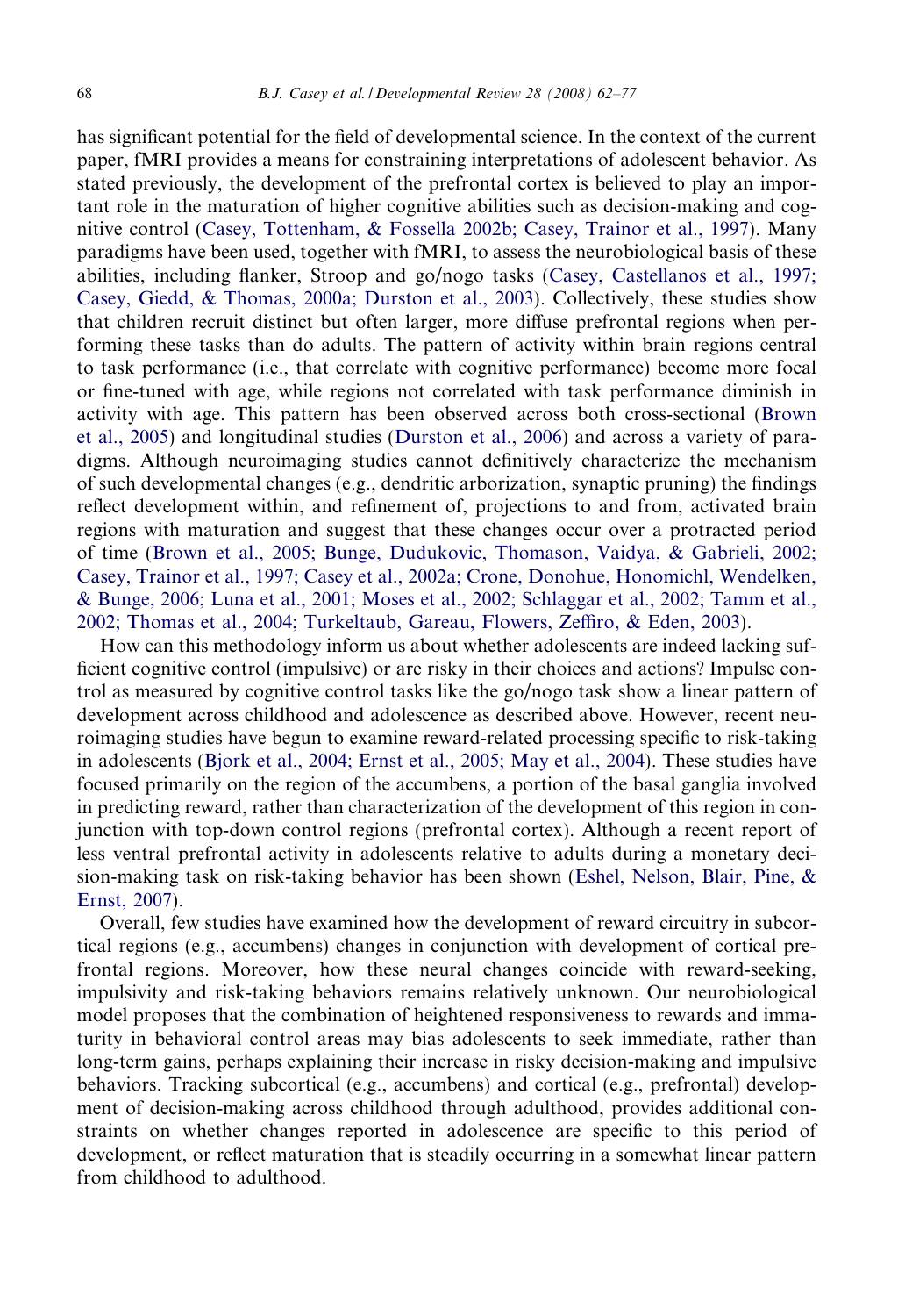<span id="page-7-0"></span>Empirical evidence from a recent fMRI study helps to support our neurobiological model and takes a transitional approach to understanding adolescence by examining changes prior to and following adolescence. In this study ([Galvan et al., 2006](#page-13-0)), we examined behavioral and neural responses to reward manipulations across development, focusing on brain regions implicated in reward-related learning and behavior in animal ([Hikosaka & Watanabe, 2000; Pecina, Cagniard, Berridge, Aldridge, & Zhuang, 2003;](#page-13-0) [Schultz, 2006](#page-13-0)) and adult imaging studies (e.g., [Knutson, Adams, Fong, & Hommer,](#page-13-0) [2001](#page-13-0); [O,Doherty, Kringelbach, Rolls, Hornak, Andrews, 2001;](#page-14-0) [Zald et al., 2004](#page-15-0)) and in studies of addiction [\(Hyman & Malenka, 2001; Volkow & Li, 2004\)](#page-13-0). Based on rodent models ([Laviola et al., 1999; Spear, 2000\)](#page-14-0) and previous imaging work ([Ernst et al.,](#page-13-0) [2005](#page-13-0)), we hypothesized that relative to children and adults, adolescents would show exaggerated activation of the accumbens, in concert with less mature recruitment of top-down prefrontal control regions. Recent work showing delayed functional connectivity between these prefrontal and limbic subcortical regions in adolescence relative to adults, provides a mechanism for the lack of top-down control of these regions [\(Hare et al., 2007a](#page-13-0)).

Our findings were consistent with rodent models ([Laviola, Macri, Morley-Fletcher, &](#page-14-0) [Adriani, 2003\)](#page-14-0) and previous imaging studies [\(Ernst et al., 2005\)](#page-13-0) suggesting enhanced accumbens activity to rewards during adolescence. Indeed, relative to children and adults, adolescents showed an exaggerated accumbens response in anticipation of reward. However, both children and adolescents showed a less mature response in prefrontal control regions than adults. These findings suggest different developmental trajectories for these regions may underlie the enhancement in accumbens activity, relative to children or adults,



Fig. 4. Localization of activity in anticipation of reward outcome in the nucleus accumbens (A) and orbital frontal cortex (B). The extent of activity in these regions is plotted as a function of age, for each individual subject showing protracted development of orbital frontal cortex relative to nucleus accumbens (C; from [Galvan et al.,](#page-13-0) [2006](#page-13-0)).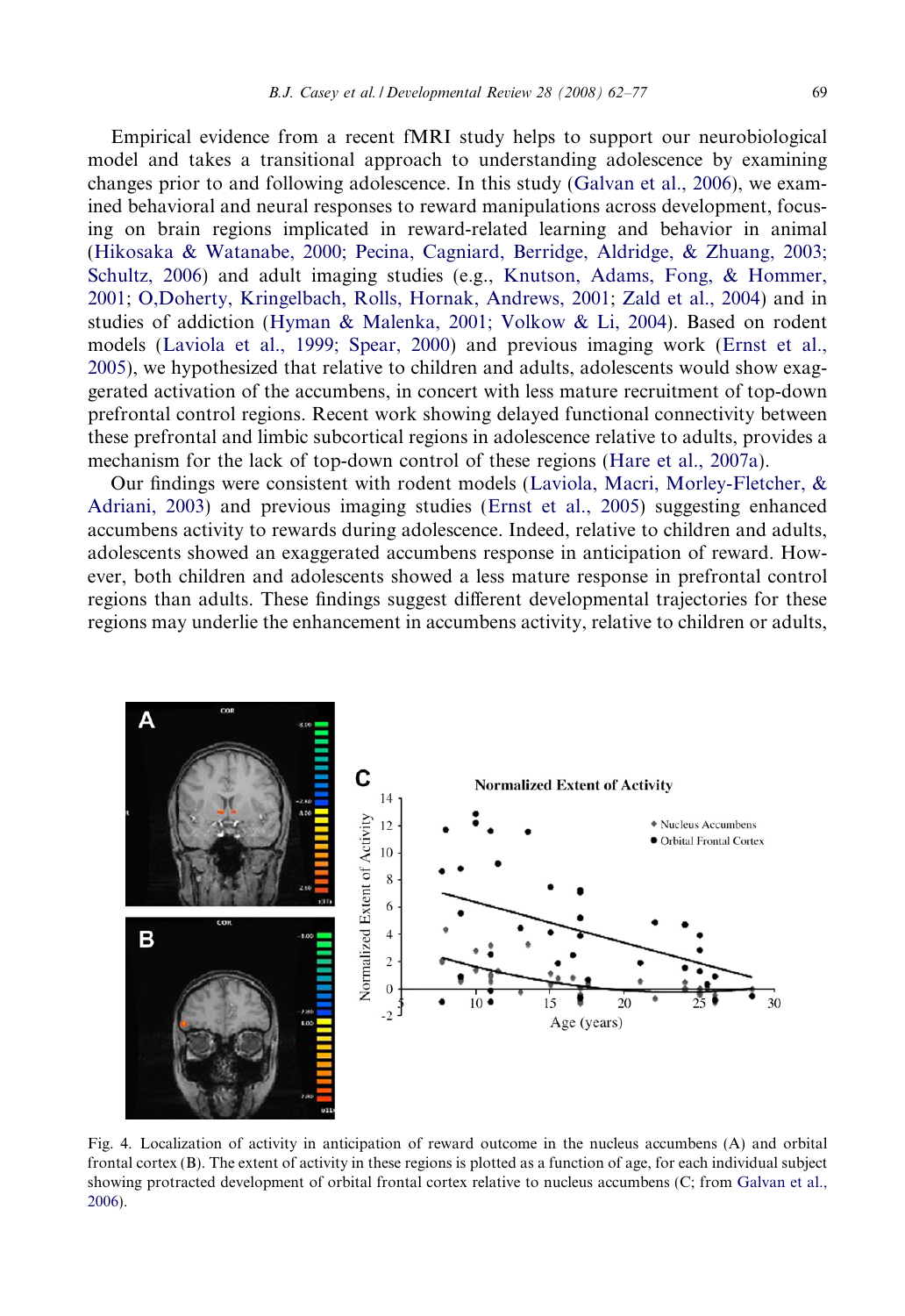which may in turn relate to the increased impulsive and risky behaviors observed during this period of development (see [Fig. 4\)](#page-7-0).

Differential recruitment of prefrontal and subcortical regions has been reported across a number of developmental fMRI studies [\(Casey et al., 2002b; Monk et al., 2003; Thomas](#page-12-0) [et al., 2004](#page-12-0)). Typically these findings have been interpreted in terms of immature prefrontal regions rather than an imbalance between prefrontal and subcortical regional development. Given evidence of prefrontal regions in guiding appropriate actions in different contexts [\(Miller & Cohen, 2001](#page-14-0)) immature prefrontal activity might hinder appropriate estimation of future outcomes and appraisal of risky choices, and might thus be less influential on reward valuation than the accumbens. This pattern is consistent with previous research showing elevated subcortical, relative to cortical activity when decisions are biased by immediate over long-term gains ([McClure, Laibson, Loewenstein, & Cohen,](#page-14-0) [2004\)](#page-14-0). Further, accumbens activity has been shown with fMRI to positively correlate with subsequent risk-taking behaviors [\(Kuhnen & Knutson, 2005\)](#page-13-0). During adolescence, relative to childhood or adulthood, immature ventral prefrontal cortex may not provide sufficient top-down control of robustly activated reward processing regions (e.g., accumbens), resulting in less influence of prefrontal systems (orbitofrontal cortex) relative to the accumbens in reward valuation.

## Why would the brain be programmed to develop this way?

Adolescence is the transitional period between childhood and adulthood often cooccurring with puberty. Puberty marks the beginnings of sexual maturation (Graber  $\&$ [Brooks-Gunn, 1998\)](#page-13-0) and can be defined by biological markers. Adolescence can be described as a progressive transition into adulthood with a nebulous ontogenetic time course [\(Spear, 2000\)](#page-15-0). Evolutionarily speaking, adolescence is the period in which independence skills are acquired to increase success upon separation from the protection of the family, though increase chances for harmful circumstances (e.g., injury, depression, anxiety, drug use and addiction [\(Kelley, Schochet, & Landry, 2004\)](#page-13-0). Independence-seeking behaviors are prevalent across species, such as increases in peer-directed social interactions and intensifications in novelty-seeking and risk-taking behaviors. Psychosocial factors impact adolescent propensity for risky behavior. However, risky behavior is the product of a biologically driven imbalance between increased novelty- and sensation-seeking in conjunction with immature ''self-regulatory competence" [\(Steinberg, 2004\)](#page-15-0). Our neurobiological data suggest this occurs through differential development of these two systems (limbic and control).

Speculation would suggest that this developmental pattern is an evolutionary feature. You need to engage in high-risk behavior to leave your family and village to find a mate and risk-taking at just the same time as hormones drive adolescents to seek out sexual partners. In today's society when adolescence may extend indefinitely, with children living with parents and having financial dependence and choosing mates later in life, this evolution may be deemed inappropriate.

There is evidence across species for heightened novelty-seeking and risk-taking during the adolescent years. Seeking out same-age peers and fighting with parents, which all help get the adolescent away from the home territory for mating is seen in other species including rodents, nonhuman primates and some birds ([Spear, 2000](#page-15-0)). Relative to adults, periadolescent rats show increased novelty-seeking behaviors in a free choice novelty paradigm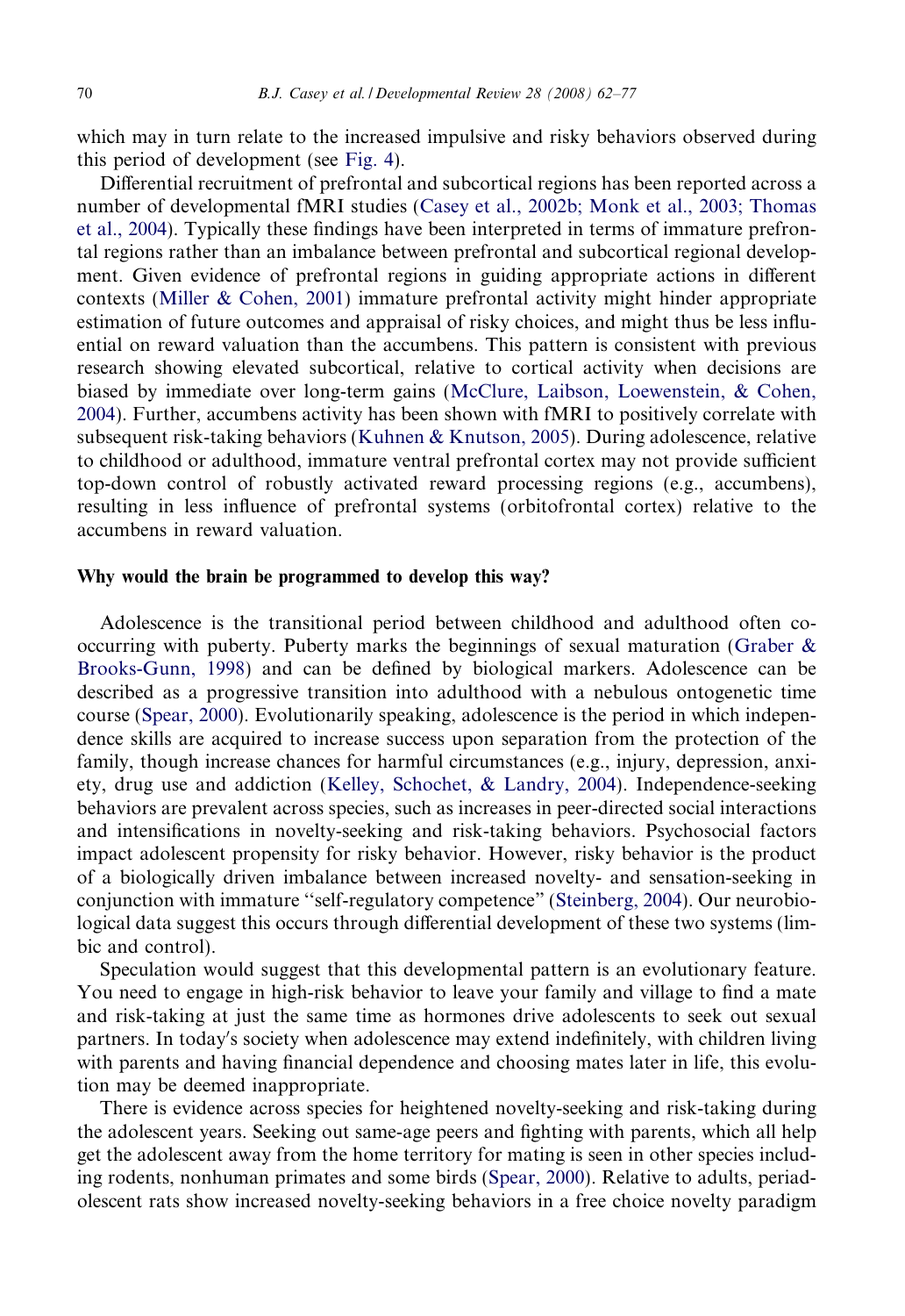([Laviola et al., 1999](#page-14-0)). Neurochemical evidence indicates that the balance in the adolescent brain between cortical and subcortical dopamine systems, begins to shift toward greater cortical dopamine levels during adolescence [\(Spear, 2000](#page-15-0)). Similar protracted dopaminergic enervation through adolescence into adulthood has been shown in the nonhuman primate prefrontal cortex as well [\(Rosenberg & Lewis, 1995\)](#page-14-0). Thus this elevated apparent risk-taking appears to be across species and have important adaptive purposes.

## Biological predispositions, development, and risk

Individual differences in impulse control and taking risks has been recognized in psychology for some time [\(Benthin, Slovic, & Severson, 1993](#page-12-0)). Perhaps one of the classic examples of individual differences reported in these abilities in the social, cognitive and developmental psychology literature is delay of gratification [\(Mischel, Shoda, & Rodri](#page-14-0)[guez, 1989\)](#page-14-0). Delay of gratification is typically assessed in 3- to 4-year-old toddlers. The toddler is asked whether they would prefer a small reward (one cookie) or a large reward (two cookies). The child is then told that the experimenter will leave the room in order to prepare for upcoming activities and explains to the child that if she remains in her seat and does not eat a cookie, she will receive the large reward. If the child does nor or cannot wait, she should ring a bell to summon the experimenter and thereby receive the smaller reward. Once it is clear the child understands the task, she is seated at the table with the two rewards and the bell. Distractions in the room are minimized, with no toys, books or pictures. The experimenter returns after 15 min or after the child has rung the bell, eaten the rewards, or shown any signs of distress. Mischel showed that children typically behave in one of two ways: (1) either they ring the bell almost immediately in order to have the cookie, which means they only get one; or (2) they wait and optimize their gains, and receive both cookies. This observation suggests that some individuals are better than others in their ability to control impulses in the face of highly salient incentives and this bias can be detected in early childhood ([Mischel et al., 1989](#page-14-0)) and they appear to remain throughout adolescence and young adulthood [\(Eigsti et al., 2006](#page-13-0)).

What might explain individual differences in optimal decision-making and behavior? Some theorists have postulated that dopaminergic mesolimbic circuitry, implicated in reward processing, underlies risky behavior. Individual differences in this circuitry, such as allelic variants in dopamine-related genes, resulting in too little or too much dopamine in subcortical regions, might relate to the propensity to engage in risky behavior [\(O](#page-14-0)'[Doh](#page-14-0)[erty, 2004](#page-14-0)). The nucleus accumbens has been shown to increase in activity immediately prior to making risky choices on monetary-risk paradigms ([Kuhnen & Knutson, 2005;](#page-13-0) Matthews et al., 2004; Montague  $\&$  Berns, 2002) and as described previously, adolescents show exaggerated accumbens activity to rewarding outcomes relative to children or adults ([Ernst et al., 2005; Galvan et al., 2006\)](#page-13-0). Collectively, these data suggest that adolescents may be more prone to risky choices as a group (Gardener  $\&$  Steinberg, 2005), but some adolescents will be more prone than others to engage in risky behaviors, putting them at potentially greater risk for negative outcomes. Therefore it is important to consider individual variability when examining complex brain–behavior relationships related to risk-taking and reward processing in developmental populations.

To explore individual differences in risk-taking behavior, [Galvan et al. \(2007\)](#page-13-0) recently examined the association between activity in reward-related neural circuitry in anticipation of a large monetary reward with personality trait measures of risk-taking and impul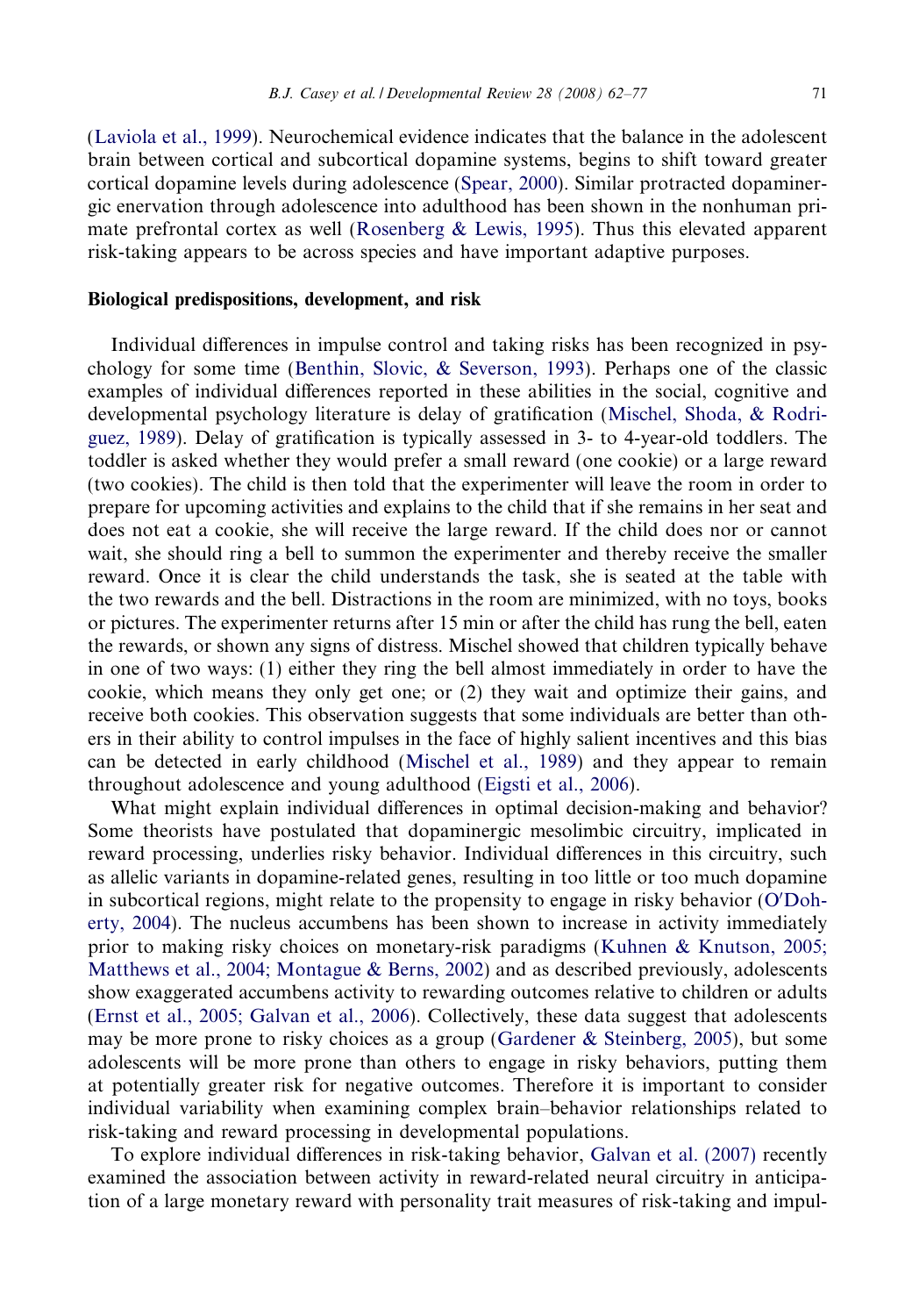sivity in adolescence. Functional magnetic resonance imaging and anonymous self-report rating scales of risky behavior, risk perception and impulsivity were acquired in individuals between the ages of 7 and 29 years. There was a positive association between accumbens activity and the likelihood of engaging in risky behavior across development. This activity varied as a function of individuals' ratings of anticipated positive or negative consequences of such behavior. Those individuals who perceived risky behaviors as leading to dire consequences, activated the accumbens less to reward. This association was driven largely by the children, with the adults rating the consequences of such behavior as possible. Impulsivity ratings were not associated with accumbens activity, but rather with age. These findings suggest that during adolescence, some individuals may be more prone to engage in risky behaviors due to developmental changes in concert with variability in a given individual's predisposition to engage in risky behavior, rather than to simple changes in impulsivity (see Fig. 5).

Adolescent behavior has repeatedly been characterized as impulsive and risky ([Stein](#page-15-0)[berg, 2004, 2007\)](#page-15-0), yet this review of the imaging literature suggests different neurobiological substrates and different developmental trajectories for these behaviors. Specifically, impulsivity is associated with immature ventral prefrontal development and gradually diminishes from childhood to adulthood ([Casey, Galvan et al., 2005\)](#page-12-0). The negative correlation between impulsivity ratings and age in the study by [Galvan et al. \(2007\)](#page-13-0) further supports this notion. In contrast, risk-taking is associated with an increase in accumbens activity [\(Kuhnen & Knutson, 2005; Matthews et al., 2004; Montague & Berns, 2002](#page-13-0)), that is exaggerated in adolescents, relative to children and adults [\(Ernst et al., 2005; Galvan](#page-13-0) [et al., 2006\)](#page-13-0). Thus adolescent choices and behavior cannot be explained by impulsivity





Likelihood of Negative Consequences Behaviour

Fig. 5. Adolescents show enhanced activity of the accumbens relative to children and adults (A). Accumbens activity is positively associated with self-ratings of the likelihood of engaging in risky behavior (B) and negatively correlated with self-ratings of the likelihood of negative consequences of such behavior (C; from [Galvan et al.,](#page-13-0) [2007\)](#page-13-0).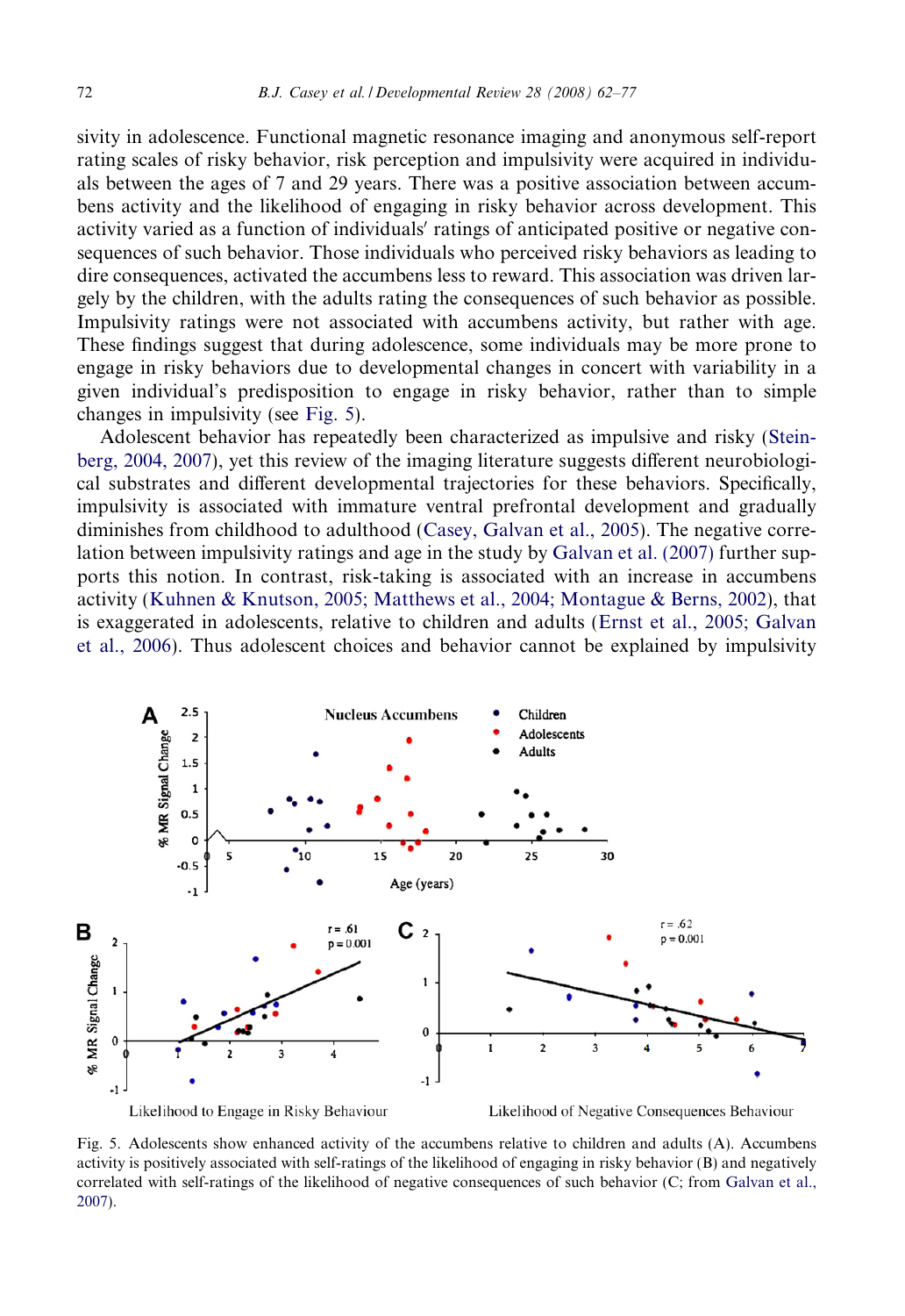or protracted development of the prefrontal cortex alone, as children would then be predicted to be greater risk takers. The findings provide a neural basis for why some adolescents are at greater risk than others, but further provide a basis for how adolescent behavior is different from children and adults in risk-taking.

Collectively, these data suggest that although adolescents as a group are considered risk takers ([Gardener & Steinberg, 2005\)](#page-13-0), some adolescents will be more prone than others to engage in risky behaviors, putting them at potentially greater risk for negative outcomes. These findings underscore the importance of considering individual variability when examining complex brain–behavior relationships related to risk-taking and reward processing in developmental populations. Further, these individual and developmental differences may help explain vulnerability in some individuals to risk-taking associated with substance use, and ultimately, addiction.

## **Conclusions**

Human imaging studies show structural and functional changes in frontostriatal regions ([Giedd et al., 1996, 1999; Jernigan et al., 1991; Sowell et al., 1999](#page-13-0); for review, [Casey, Galvan et al., 2005\)](#page-12-0) that seem to parallel increases in cognitive control and self-regulation [\(Casey, Trainor et al., 1997; Luna & Sweeney, 2004; Luna et al., 2001; Rubia et al.,](#page-12-0) [2000; Steinberg, 2004;](#page-12-0) see also [Steinberg, 2008,](#page-15-0) this issue). These changes appear to show a shift in activation of prefrontal regions from diffuse to more focal recruitment over time ([Brown et al., 2005; Bunge et al., 2002; Casey, Trainor et al., 1997; Durston et al.,](#page-12-0) [2006; Moses et al., 2002\)](#page-12-0) and elevated recruitment of subcortical regions during adolescence [\(Casey et al., 2002a; Durston et al., 2006; Luna et al., 2001](#page-12-0)). Although neuroimaging studies cannot definitively characterize the mechanism of such developmental changes, these changes in volume and structure may reflect development within, and refinement of, projections to and from these brain regions during maturation suggestive of fine-tuning of the system with development.

Taken together, the findings synthesized here indicate that increased risk-taking behavior in adolescence is associated with different developmental trajectories of subcortical pleasure and cortical control regions. These developmental changes can be exacerbated by individual differences in activity of reward systems. Although adolescence has been distinguished as a period characterized by reward-seeking and risk-taking behaviors ([Gar](#page-13-0)[dener & Steinberg, 2005; Spear, 2000\)](#page-13-0) individual differences in neural responses to reward, predispose some adolescents to take more risks than others, putting them at greater risk for negative outcomes. These findings provide crucial groundwork by synthesizing the various finding related to risk-taking behavior in adolescence and in understanding individual differences and developmental markers for propensities to engage in negative behavior.

#### Acknowledgments

This work was supported in part by grants from the National Institute of Drug Abuse R01 DA18879 and the National Institute of Mental Health 1P50 MH62196.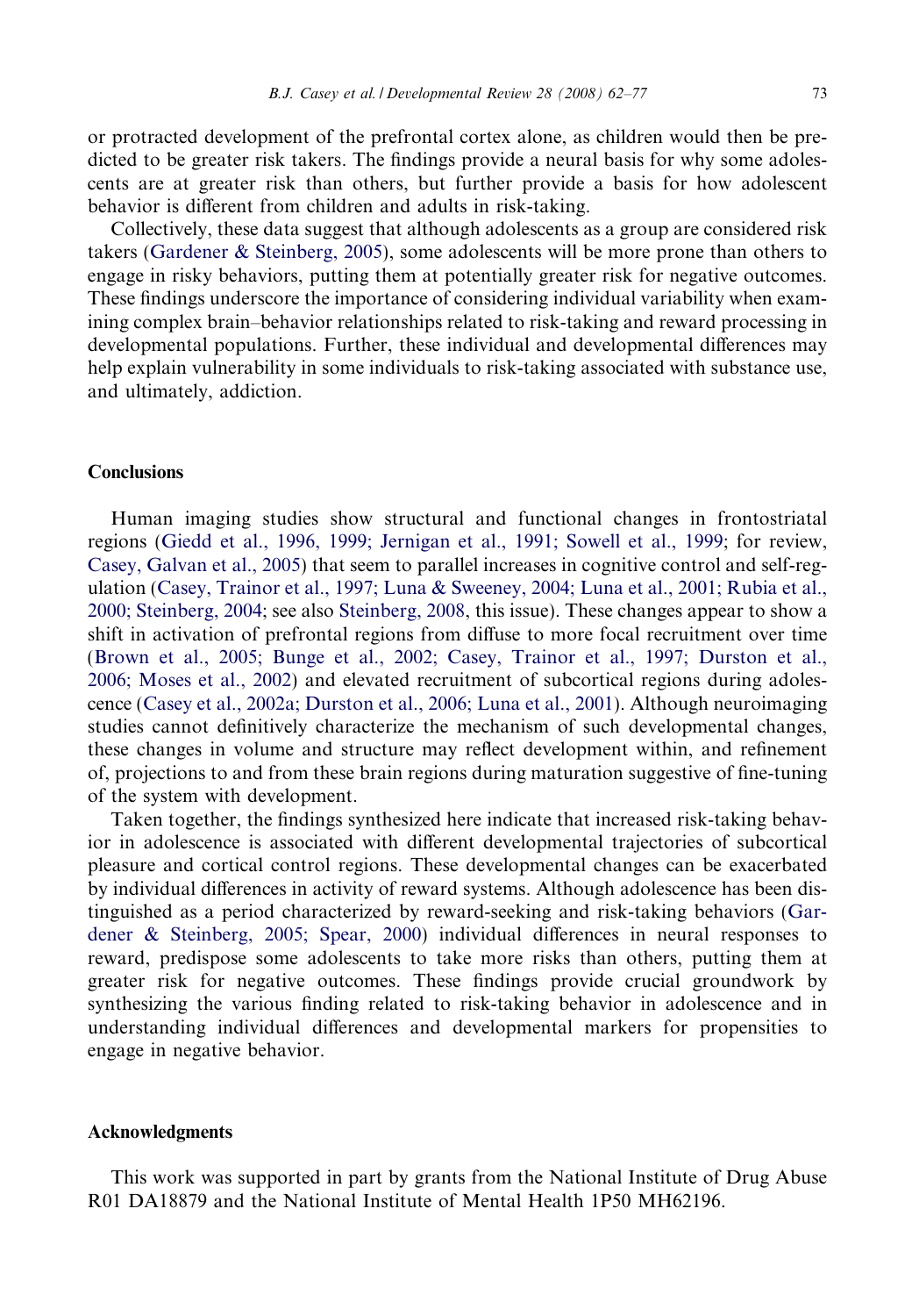#### <span id="page-12-0"></span>**References**

- Benthin, A., Slovic, P., & Severson, H. (1993). A psychometric study of adolescent risk perception. Journal of Adolescence, 16, 153–168.
- Bjork, J. M., Knutson, B., Fong, G. W., Caggiano, D. M., Bennett, S. M., & Hommer, D. W. (2004). Incentiveelicited brain activation in adolescents: Similarities and differences from young adults. Journal of Neuroscience, 24, 1793–1802.
- Bjorkland, D. F. (1985). The role of conceptual knowledge in the development of organization in children's memory. In C. J. Brainerd & M. Pressley (Eds.), Basic processes in memory development: Progress in cognitive development research (pp. 103–142). New York: Springer-Verlag.
- Bjorkland, D. F. (1987). How age changes in knowledge base contribute to the development of children's memory: An interpretive review. Developmental Review, 7, 93–130.
- Bourgeois, J. P., Goldman-Rakic, P. S., & Rakic, P. (1994). Synaptogenesis in the prefrontal cortex of rhesus monkeys. Cerebral Cortex, 4, 78–96.
- Brainerd, C. J., & Reyna, V. F. (1993). Memory independence and memory interference in cognitive development. Psychological Review, 100, 42–67.
- Brown, T. T., Lugar, H. M., Coalson, R. S., Miezin, F. M., Petersen, S. E., & Schlaggar, B. L. (2005). Developmental changes in human cerebral functional organization for word generation. Cerebral Cortex, 15, 275–290.
- Bunge, S. A., Dudukovic, N. M., Thomason, M. E., Vaidya, C. J., & Gabrieli, J. D. (2002). Immature frontal lobe contributions to cognitive control in children: Evidence from fMRI. Neuron, 33, 301-311.
- Case, R. (1972). Validation of a neo-Piagetian capacity construct. Journal of Experimental Child Psychology, 14, 287–302.
- Case, R. (1985). Intellectual development: Birth to adulthood. New York: Academic Press.
- Casey, B. J., Castellanos, F. X., Giedd, J. N., Marsh, W. L., Hamburger, S. D., Schubert, A. B., et al. (1997). Implication of right frontostriatal circuitry in response inhibition and attention-deficit/hyperactivity disorder. Journal of the American Academy of Child and Adolescent Psychiatry, 36, 374–383.
- Casey, B. J., Galvan, A., & Hare, T. A. (2005). Changes in cerebral functional organization during cognitive development. Current Opinion in Neurobiology, 15, 239–244.
- Casey, B. J., Giedd, J. N., & Thomas, K. M. (2000a). Structural and functional brain development and its relation to cognitive development. Biological Psychology, 54, 241–257.
- Casey, B. J., Thomas, K. M., Davidson, M. C., Kunz, K., & Franzen, P. L. (2002a). Dissociating striatal and hippocampal function developmentally with a stimulus-response compatibility task. Journal of Neuroscience, 22, 8647–8652.
- Casey, B. J., Thomas, K. M., Welsh, T. F., Badgaiyan, R. D., Eccard, C. H., Jennings, J. R., et al. (2000b). Dissociation of response conflict, attentional selection, and expectancy with functional magnetic resonance imaging. Proceedings of the National Academy of Science, 97, 8728–8733.
- Casey, B. J., Tottenham, N., & Fossella, J. (2002b). Clinical, imaging, lesion and genetic approaches toward a model of cognitive control. Developmental Psychobiology, 40, 237–254.
- Casey, B. J., Tottenham, N., Liston, C., & Durston, S. (2005). Imaging the developing brain: What have we learned about cognitive development? Trends in Cognitive Science, 9, 104-110.
- Casey, B. J., Trainor, R. J., Orendi, J. L., Schubert, A. B., Nystrom, L. E., Giedd, J. N., et al. (1997). A developmental functional MRI study of prefrontal activation during performance of a go-no-go task. Journal of Cognitive Neuroscience, 9, 835–847.
- Crone, E., Donohue, S., Honomichl, R., Wendelken, C., & Bunge, S. (2006). Brain regions mediating flexible rule use during development. Journal of Neuroscience, 26, 11239–11247.
- Dempster, F. N. (1993). Resistance to interference: Developmental changes in a basic processing mechanism. In M. L. Howe & R. Pasnak (Eds.), *Emerging themes in cognitive development. Volume 1: Foundations* (pp. 3–27). New York: Springer.
- Diamond, A. (1985). Development of the ability to use recall to guide action, as indicated by infants' performance on AB. Child Development, 56, 868–883.
- Durston, S., Davidson, M. C., Thomas, K. M., Worden, M. S., Tottenham, N., Martinez, A., et al. (2003). Parametric manipulation of conflict and response competition using rapid mixed-trial event-related fMRI. Neuroimage, 20, 2135–2141.
- Durston, S., Davidson, M. C., Tottenham, N., Galvan, A., Spicer, J., Fossella, J., et al. (2006). A shift from diffuse to focal cortical activity with development. Developmental Science, 1, 18-20.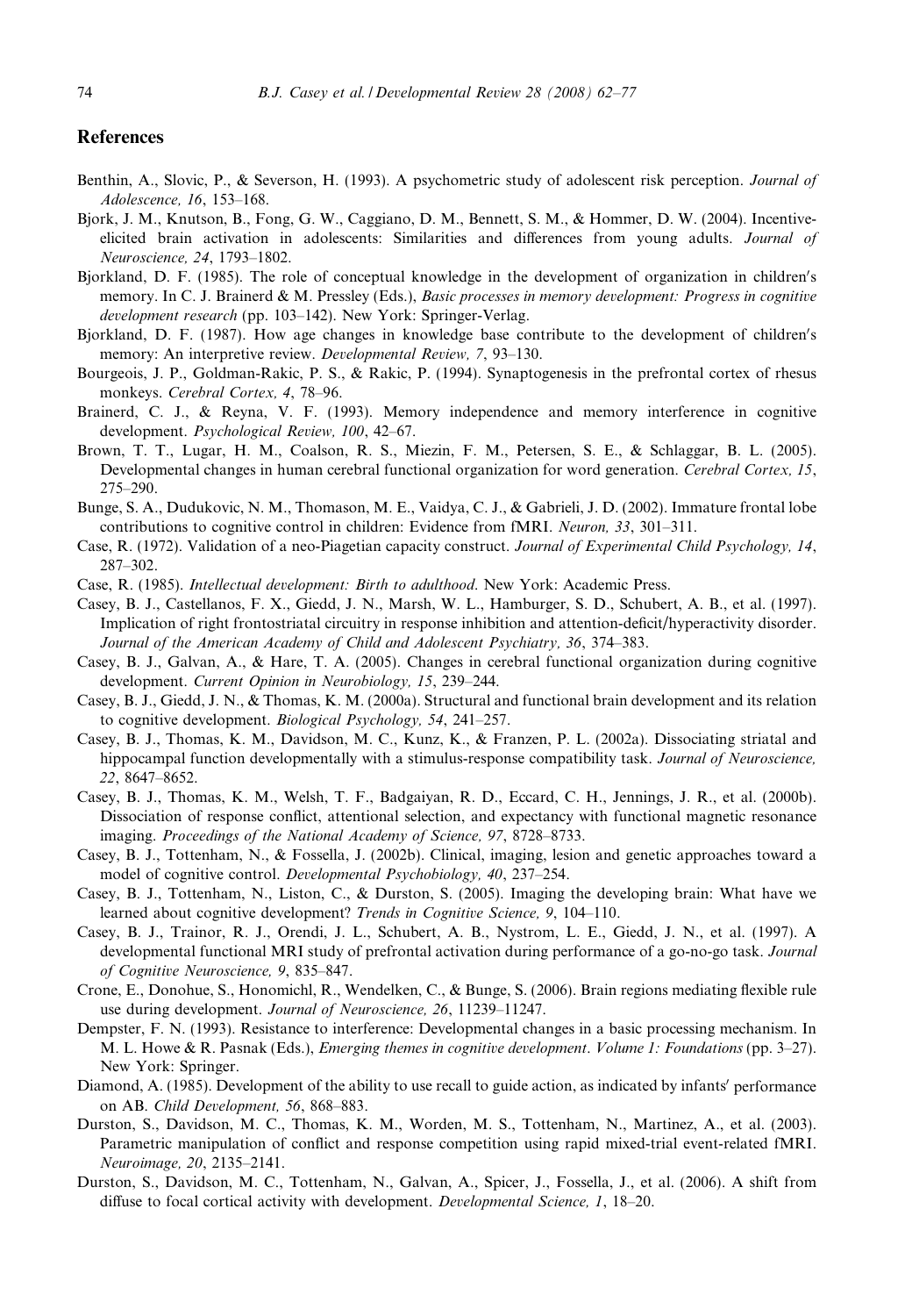- <span id="page-13-0"></span>Durston, S., Hulshoff Pol, H. E., Casey, B. J., Giedd, J. N., Buitelaar, J. K., & van Engeland, H. (2001). Anatomical MRI of the developing human brain: What have we learned? Journal of American Academy of Child Adolescent Psychiatry, 40, 1012–1020.
- Eaton, L. K., Kinchen, S., Ross, J., Hawkins, J., Harris, W. A., Lowry, R., et al. (2006). Youth risk behavior surveillance—United States, 2005, surveillance summaries. Morbidity and Mortality Weekly Report, 55, 1–108.
- Eigsti, I. M., Zayas, V., Mischel, W., Shoda, Y., Ayduk, O., Dadlani, M. B., et al. (2006). Predicting cognitive control from preschool to late adolescence and young adulthood. Psychological Science, 17, 478–484.
- Ernst, M., Nelson, E. E., Jazbec, S., McClure, E. B., Monk, C. S., Leibenluft, E., et al. (2005). Amygdala and nucleus accumbens in responses to receipt and omission of gains in adults and adolescents. Neuroimage, 25, 1279–1291.
- Eshel, N., Nelson, E. E., Blair, R. J., Pine, D. S., & Ernst, M. (2007). Neural substrates of choice selection in adults and adolescents: Development of the ventrolateral prefrontal and anterior cingulate cortices. Neuropsychologia, 45, 1270–1279.
- Flavell, J. H., Feach, D. R., & Chinsky, J. M. (1966). Spontaneous verbal rehearsal in a memory task as a function of age. Child Development, 37, 283–299.
- Galvan, A., Hare, T. A., Parra, C. E., Penn, J., Voss, H., Glover, G., et al. (2006). Earlier development of the accumbens relative to orbitofrontal cortex might underlie risk-taking behavior in adolescents. Journal of Neuroscience, 26, 6885–6892.
- Galvan, A., Hare, T., Voss, H., Glover, G., & Casey, B. J. (2007). Risk-taking and the adolescent brain: Who is at risk? Developmental Science, 10, F8–F14.
- Gardener, M., & Steinberg, L. (2005). Peer influence on risk taking, risk preference, and risky decision making in adolescence and adulthood: An experimental study. *Developmental Psychology*, 41, 625–635.
- Giedd, J. N. (2004). Structural magnetic resonance imaging of the adolescent brain. Annals of the New York Academy of Sciences, 1021, 77–85.
- Giedd, J. N., Blumenthal, J., Jeffries, N. O., Castellanos, F. X., Liu, H., Zijdenbos, A., et al. (1999). Brain development during childhood and adolescence: A longitudinal MRI study. Nature Neuroscience, 2, 861–863.
- Giedd, J. N., Snell, J. W., Lange, N., Rajapakse, J. C., Casey, B. J., Kozuch, P. L., et al. (1996). Quantitative magnetic resonance imaging of human brain development: Ages 4–18. Cerebral Cortex, 6, 551–560.
- Gogtay, N., Giedd, J. N., Lusk, L., Hayashi, K. M., Greenstein, D., Vaituzis, A. C., et al. (2004). Dynamic mapping of human cortical development during childhood through early adulthood. Proceedings of the National Academy of Sciences of the United States of America, 101, 8174–8179.
- Graber, J. A., & Brooks-Gunn, J. (1998). Puberty. In E. A. Blechman & K. D. Brownell (Eds.), Behavioral medicine and women a comprehensive handbook (pp. 51–58). New York, NY: Guilford Press.
- Hare, T. A., Voss, H. U., Glover, G. H., & Casey, B. J. (2007a). The adolescent brain and potential risk for anxiety and depression. Submitted for publication.
- Hare, T. A., Voss, H. U., Glover, G. H., & Casey, B. J. (2007b). Competition between prefrontal and subcortical limbic systems underlie emotional reactivity during adolescence. Submitted for publication.
- Harnishfeger, K. K., & Bjorkland, F. (1993). The ontogeny of inhibition mechanisms: A renewed approach to cognitive development. In M. L. Howe & R. Pasnek (Eds.). *Emerging themes in cognitive development* (Vol. 1, pp. 28–49). New York: Springer-Verlag.
- Hikosaka, K., & Watanabe, M. (2000). Delay activity of orbital and lateral prefrontal neurons of the monkey varying with different rewards. Cerebral Cortex, 10, 263–271.
- Huttenlocher, P. R. (1979). Synaptic density in human frontal cortex—Developmental changes and effects of aging. Brain Research, 163, 195–205.
- Hyman, S. E., & Malenka, R. C. (2001). Addiction and the brain: The neurobiology of compulsion and its persistence. Nature Reviews Neuroscience, 2, 695–703.
- Jernigan, T. L., Zisook, S., Heaton, R. K., Moranville, J. T., Hesselink, J. R., & Braff, D. L. (1991). Magnetic resonance imaging abnormalities in lenticular nuclei and cerebral cortex in schizophrenia. Archives of General Psychiatry, 48, 811–823.
- Keating, D. P., & Bobbitt, B. L. (1978). Individual and developmental differences in cognitive processing components of mental ability. Child Development, 49, 155–167.
- Kelley, A. E., Schochet, T., & Landry, C. (2004). Annals of the New York Academy of Sciences, 1021, 27–32.
- Knutson, B., Adams, C. M., Fong, G. W., & Hommer, D. (2001). Anticipation of increasing monetary reward selectively recruits nucleus accumbens. Journal of Neuroscience, 21, RC159.
- Kuhnen, C. M., & Knutson, B. (2005). The neural basis of financial risk taking. Neuron, 47, 763–770.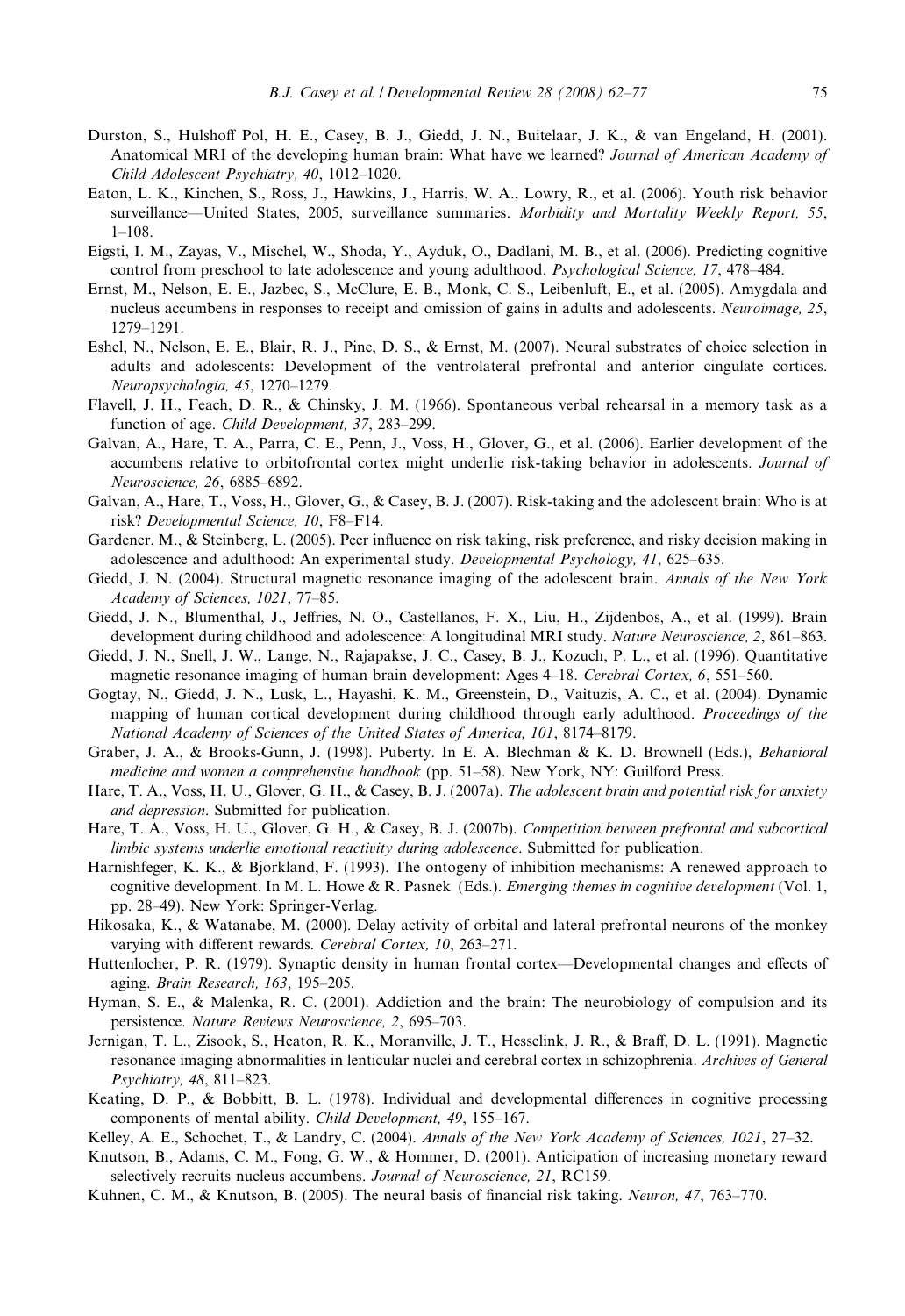- <span id="page-14-0"></span>Laviola, G., Adriani, W., Terranova, M. L., & Gerra, G. (1999). Psychobiological risk factors for vulnerability to psychostimulants in human adolescents and animal models. Neuroscience and Biobehavioral Reviews, 23, 993–1010.
- Laviola, G., Macri, S., Morley-Fletcher, S., & Adriani, W. (2003). Abstract risk-taking behavior in adolescent mice: Psychobiological determinants and early epigenetic influence. Neuroscience and Biobehavioral Reviews, 27, 19–31.
- Liston, C., Watts, R., Tottenham, N., Davidson, M. C., Niogi, S., Ulug, A. M., et al. (2005). Frontostriatal microstructure modulates efficient recruitment of cognitive control. Cerebral Cortex, 16, 553–560.
- Luna, B., & Sweeney, J. A. (2004). The emergence of collaborative brain function: FMRI studies of the development of response inhibition. Annals of the New York Academy of Sciences, 1021, 296-309.
- Luna, B., Thulborn, K. R., Munoz, D. P., Merriam, E. P., Garver, K. E., Minshew, N. J., et al. (2001). Maturation of widely distributed brain function subserves cognitive development. Neuroimage, 13, 786–793.
- Matthews, S. C. et al. (2004). Selective activation of the nucleus accumbens during risk-taking decision making. Neuroreport, 15, 2123–2127.
- May, J. C., Delgado, M. R., Dahl, R. E., Stenger, V. A., Ryan, N. D., Fiez, J. A., et al. (2004). Event-related functional magnetic resonance imaging of reward-related brain circuitry in children and adolescents. Biological Psychiatry, 55, 359–366.
- McClure, S. M., Laibson, D. I., Loewenstein, G., & Cohen, J. D. (2004). Separate neural systems value immediate monetary rewards. Science, 306, 503-507.
- Miller, E. K., & Cohen, J. D. (2001). An integrative theory of prefrontal cortex function. Annual Review of Neuroscience, 24, 167–202.
- Mischel, W., Shoda, Y., & Rodriguez, M. I. (1989). Delay of gratification in children. Science, 244, 933–938.
- Monk, C. S., McClure, E. B., Nelson, E. E., Zarahn, E., Bilder, R. M., Leibenluft, E., et al. (2003). Adolescent immaturity in attention-related brain engagement to emotional facial expressions. Neuroimage, 20, 420–428.
- Montague, P. R., & Berns, G. S. (2002). Neural economics and the biological substrates of valuation. Neuron, 36, 265–284.
- Moses, P., Roe, K., Buxton, R. B., Wong, E. C., Frank, L. R., & Stiles, J. (2002). Functional MRI of global and local processing in children. Neuroimage, 16, 415–424.
- Munakata, Y., & Yerys, B. E. (2001). All together now: When dissociations between knowledge and action disappear. Pscychological Science, 12, 335–337.
- Nagy, Z., Westerberg, H., & Klingberg, T. (2004). Maturation of white matter is associated with the development of cognitive functions during childhood. Journal of Cognitive Neuroscience, 16, 1227–1233.
- O'Doherty, J., Kringelbach, M. L., Rolls, E. T., Hornak, J., & Andrews, C. (2001). Abstract reward and punishment representations in the human orbitofrontal cortex. Nature Neurosci, 4, 95-102.
- O'Doherty, J. P. (2004). Reward representations and reward-related learning in the human brain: Insights from neuroimaging. Current Opinions in Neurobiology, 14, 769–776.
- Pascual-Leone, J. A. (1970). A mathematical model for transition in Piaget's developmental stages. Acta Psychologica, 32, 301–345.
- Pecina, S., Cagniard, B., Berridge, K. C., Aldridge, J. W., & Zhuang, X. (2003). Hyperdopaminergic mutant mice have higher "wanting" but not "liking" for sweet rewards. Journal of Neuroscience, 23, 9395-9402.
- Reyna, V. F., & Farley, F. (2006). Risk and rationality in adolescent decision making: Implications for theory, practice, and public policy. Psychological Science in the Public Interest, 7, 1–44.
- Rosenberg, D. R., & Lewis, D. A. (1995). Postnatal maturation of the dopaminergic innervation of monkey prefrontal and motor cortices: A tyrosine hydroxylase immunohistochemical analysis. The Journal of Comparative Neurology, 358, 383–400.
- Rubia, K., Overmeyer, S., Taylor, E., Brammer, M., Williams, S. C., Simmons, A., et al. (2000). Functional frontalisation with age: Mapping neurodevelopmental trajectories with fMRI. Neuroscience and Biobehavioral Reviews, 24, 13–19.
- Schlaggar, B. L., Brown, T. T., Lugar, H. M., Visscher, K. M., Miezin, F. M., & Petersen, S. E. (2002). Functional neuroanatomical differences between adults and school-age children in the processing of single words. Science, 296, 1476–1479.
- Schultz, W. (2006). Behavioral theories and the neurophysiology of reward. Annual Reviews of Psychology, 57, 87–115.
- Sowell, E. R., Peterson, B. S., Thompson, P. M., Welcome, S. E., Henkenius, A. L., & Toga, A. W. (2003). Mapping cortical change across the human life span. Nature Neuroscience, 6, 309–315.